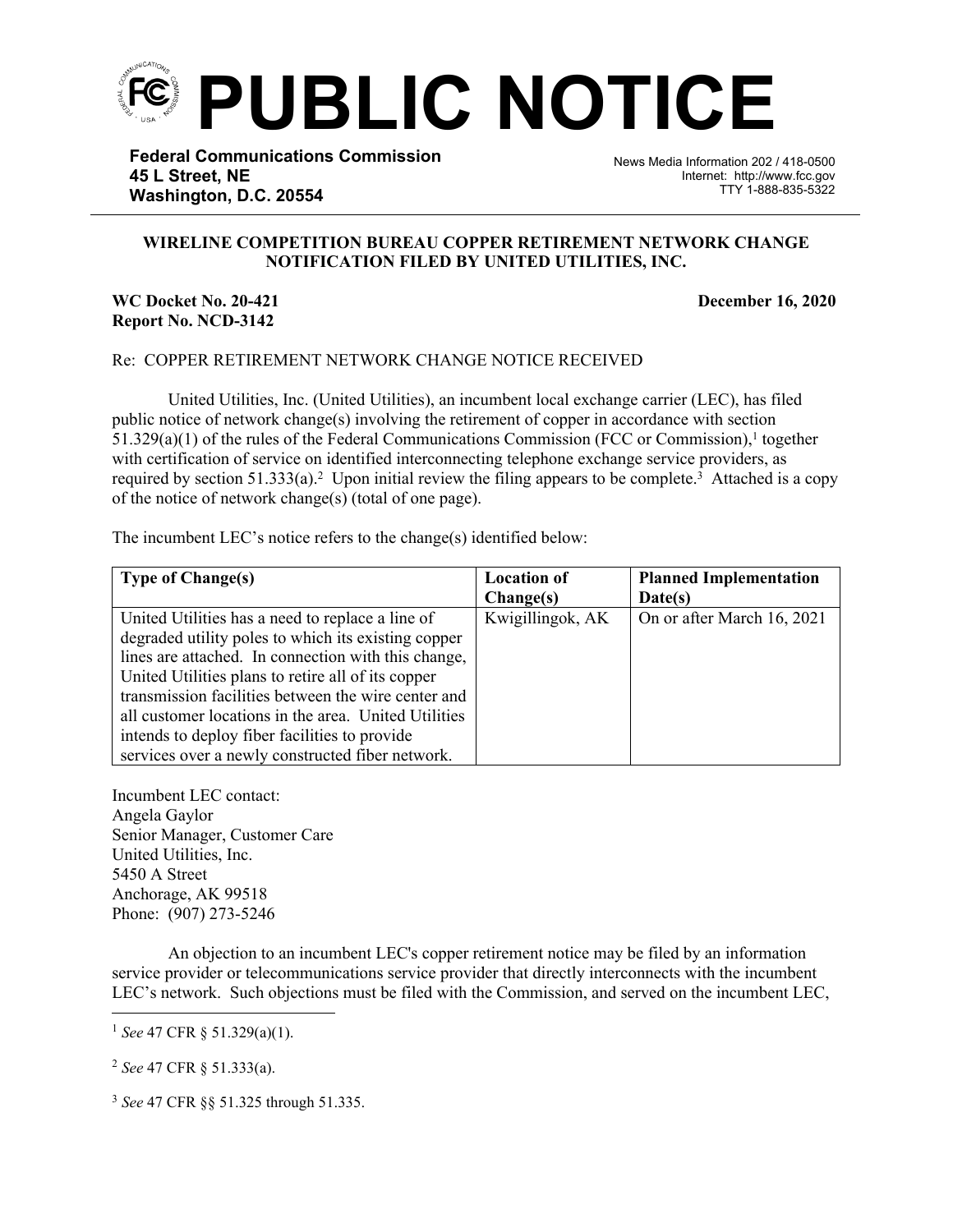no later than the ninth business day following the release of this Public Notice.<sup>4</sup> The effective implementation date(s) of network changes referenced in standard copper retirement notices are subject to the FCC public notice periods described under section  $51.333(b)(2)$ .<sup>5</sup> For purposes of computation of time when filing a petition for reconsideration, application for review, or petition for judicial review of the Commission's decision, the date of "public notice" shall be the later of 90 days after the release date of this Public Notice, or the release date of any further public notice or order announcing final action, as applicable. Should no petitions for reconsideration, applications for review, or petitions for judicial review be timely filed, the proceeding listed in this Public Notice shall be terminated, and the docket will be closed.

Information service providers and telecommunications service providers that directly interconnect with the incumbent LEC's network may file objections, and other interested parties may file comments, regarding this network change notice using the Internet by accessing the ECFS: [http://apps.fcc.gov/ecfs.](http://apps.fcc.gov/ecfs) Filers should follow the instructions provided on the Web site for submitting comments. Generally, only one copy of an electronic submission must be filed. In completing the transmittal screen, filers should include their full name, U.S. Postal Service mailing address, and the applicable docket number. Interested parties also may comment on this network change notice by sending an e-mail to [NetworkChange@fcc.gov.](mailto:NetworkChange@fcc.gov) The subject line of the e-mail must include the correct NCD Report Number or docket number in order for the comments to be considered in conjunction with this proceeding. All information submitted including names and addresses will be publicly available via the web.

Parties who choose to file paper copies must file an original and one copy of each filing. Such filings can be sent by commercial overnight courier, or by first-class or overnight U.S. Postal Service mail.<sup>6</sup> All filings must be addressed to the Commission's Secretary, Office of the Secretary, Federal Communications Commission. Commercial overnight mail and U.S. Postal Service first-class, Express, and Priority mail must be sent to 9050 Junction Drive, Annapolis Junction, MD 20701.

This proceeding is considered a "permit but disclose" proceeding for purposes of the Commission's ex parte rules.<sup>7</sup> Participants in this proceeding should familiarize themselves with the Commission's *ex parte* rules. Persons making *ex parte* presentations must file a copy of any written presentation or a memorandum summarizing any oral presentation within two business days after the presentation (unless a different deadline applicable to the Sunshine period applies). Persons making oral *ex parte* presentations are reminded that memoranda summarizing the presentation must (1) list all persons attending or otherwise participating in the meeting at which the *ex parte* presentation was made,

<sup>7</sup> 47 CFR § 1.1200 *et seq*.

<sup>4</sup> *See* 47 CFR § 51.333(c).

<sup>5</sup> *See* 47 CFR § 51.333(b)(2). In the absence of filed objections, a notice of copper retirement usually will be deemed final on the 90th day after the release of the Commission's public notice of the filing pursuant to section 51.333(b)(2). However, notice of copper retirement involving facilities that are not being used to provision services to any customers, usually will be deemed final on the 15th day after the release of the Commission's public notice of the filing. *Id*.

<sup>&</sup>lt;sup>6</sup> In response to the COVID-19 pandemic, the FCC has closed its current hand-delivery filing location at FCC Headquarters. We encourage outside parties to take full advantage of the Commission's electronic filing system. Any party that is unable to meet the filing deadline due to the building closure may request a waiver of the comment or reply comment deadline, to the extent permitted by law. *FCC Announces Closure of FCC Headquarters Open Window and Change in Hand-Delivery Filing*, Public Notice, DA 20-304 (rel. Mar. 19, 2020), [https://www.fcc.gov/document/fcc-closes-headquarters-open-window-and-changes-hand-delivery-policy.](https://www.fcc.gov/document/fcc-closes-headquarters-open-window-and-changes-hand-delivery-policy)